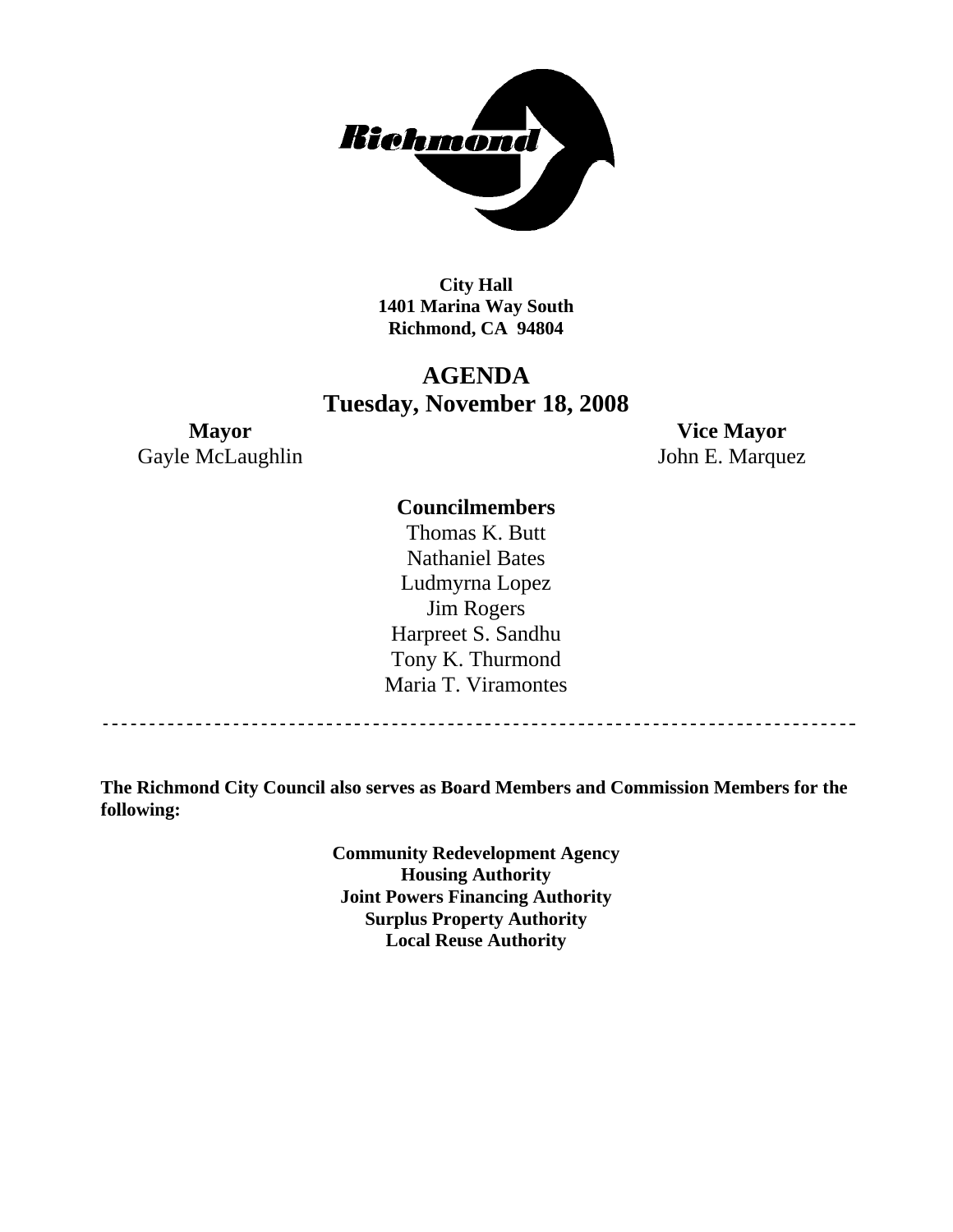# **MEETING PROCEDURES**

The City of Richmond encourages community participation at its City Council meetings and has established procedures that are intended to accommodate public input in a timely and time-sensitive way. As a courtesy to all members of the public who wish to participate in City Council meetings, please observe the following procedures:

**PUBLIC COMMENT ON AGENDA ITEMS:** Anyone who desires to address the City Council on items appearing on the agenda must complete and file a pink speaker's card with the City Clerk **prior** to the City Council's consideration of the item. Once the City Clerk has announced the item and discussion has commenced, no person shall be permitted to speak on the item other than those persons who have submitted their names to the City Clerk. Your name will be called when the item is announced for discussion. **Each speaker will be allowed TWO (2) MINUTES to address the City Council on NON-PUBLIC HEARING items listed on the agenda.** 

**OPEN FORUM FOR PUBLIC COMMENT:** Individuals who would like to address the City Council on matters not listed on the agenda or on **Presentations, Proclamations and Commendations, Report from the City Attorney, or Reports of Officers** may do so under Open Forum. All speakers must complete and file a pink speaker's card with the City Clerk **prior** to the commencement of Open Forum. **The amount of time allotted to individual speakers shall be determined based on the number of persons requesting to speak during this item. The time allocation for each speaker will be as follows: 15 or fewer speakers, a maximum of 2 minutes; 16 to 24 speakers, a maximum of 1 and one-half minutes; and 25 or more speakers, a maximum of 1 minute.** 

# **SPEAKERS ARE REQUESTED TO OCCUPY THE RESERVED SEATS IN THE FRONT ROW BEHIND THE SPEAKER'S PODIUM AS THEIR NAME IS ANNOUNCED BY THE CITY CLERK.**

**CONSENT CALENDAR:** Consent Calendar items are considered routine and will be enacted, approved or adopted by one motion unless a request for removal for discussion or explanation is received from the audience or the City Council. A member of the audience requesting to remove an item from the Consent Calendar must complete and file a speaker's card with the City Clerk **prior to the City Council's consideration of Item C, Agenda Review.** An item removed from the Consent Calendar may be placed anywhere on the agenda following the City Council's agenda review.

*The City Council's adopted Rules of Procedure recognize that debate on policy is healthy; debate on personalities is not. The Chairperson has the right and obligation to cut off discussion that is too personal, too loud, or too crude.* 

**\*\*\*\*\*\*\*\*\*\*\*\*\*\*\*\*\*\*\*\*\*\*\*\*\*\*\*\*\*\*\*\*\*\*\*\*\*\*\*\*\*\*\*\*\*\*\*\*\*\*\*\*\*\*\*\*\*\***

# **EVENING OPEN SESSION**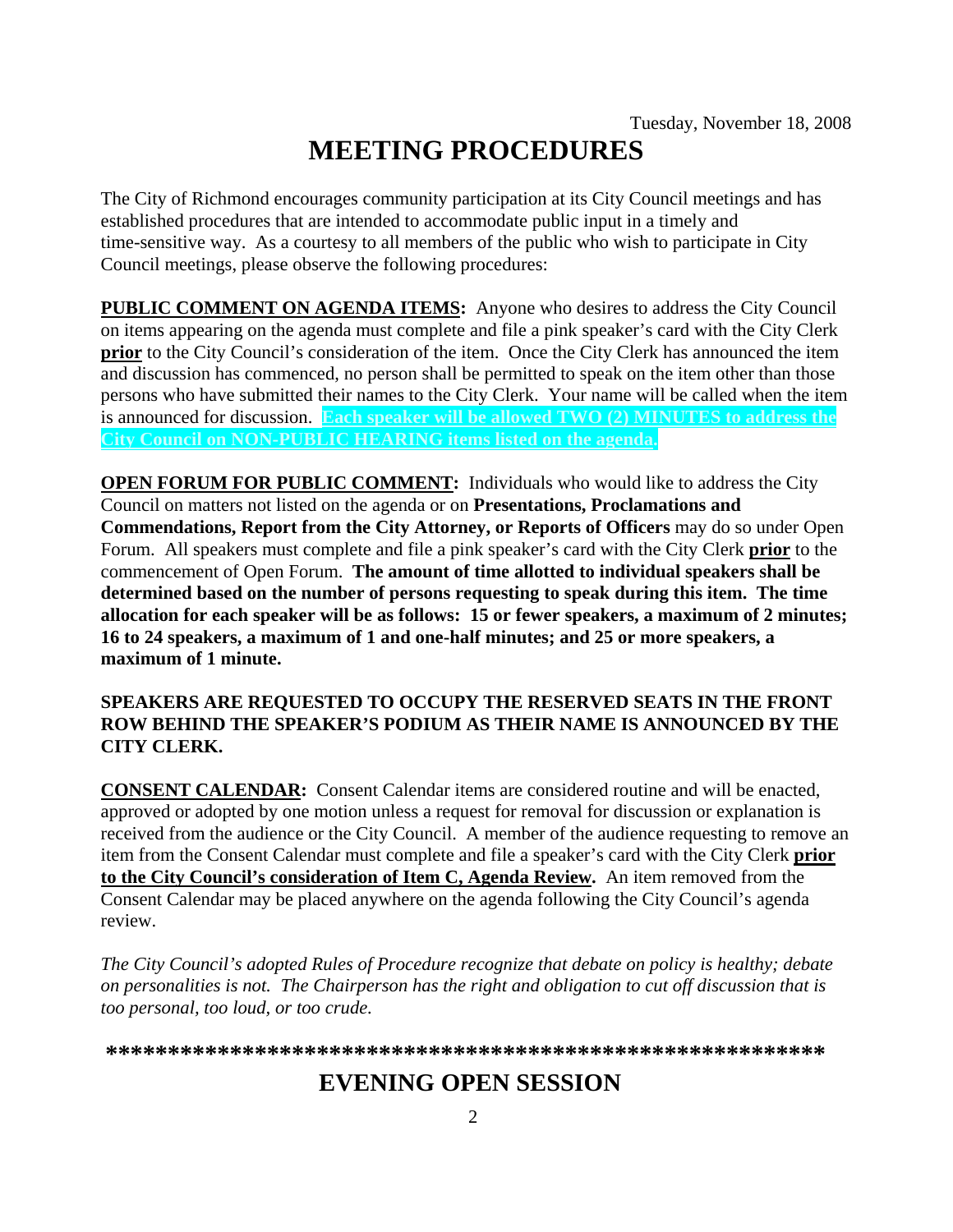Tuesday, November 18, 2008

5:00 p.m.

# **A. ROLL CALL**

# **B. PUBLIC COMMENT**

### **C. ADJOURN TO CLOSED SESSION**

# **CLOSED SESSION**

#### Shimada Room of City Hall

# **A. CITY COUNCIL**

**A-1.** LIABILITY CLAIMS - PENDING LITIGATION (Government Code Section 54956.9):

Penny Turner vs. City of Richmond

**A-2.** CONFERENCE WITH LEGAL COUNSEL - EXISTING LITIGATION (Subdivision [a] of Government Code Section 54956.9):

Nishioka vs. City of Richmond

**A-3.** CONFERENCE WITH LEGAL COUNSEL - ANTICIPATED LITIGATION (Initiation of litigation pursuant to Subdivision (c) of Government Code Section 54956.9):

Two Cases

# **B. REDEVELOPMENT AGENCY**

**B-1.** CONFERENCE WITH REAL PROPERTY NEGOTIATOR (Government Code Section 54956.8):

> Property: APN: 513-321-002 South 47th Street and Florida Avenue Agency Negotiator: Steve Duran, Richmond Community Redevelopment Agency Negotiating Parties: Richmond Community Redevelopment Agency and the Carey 1985 Trust Negotiation: Price and Terms of Payment

**\*\*\*\*\*\*\*\*\*\*\*\*\*\*\*\*\*\*\*\*\*\*\*\*\*\*\*\*\*\*\*\*\*\*\*\*\*\*\*\*\*\*\*\*\*\*\*\*\*\*\*\*\*\*\*\*\*\*\***

# **STUDY SESSION**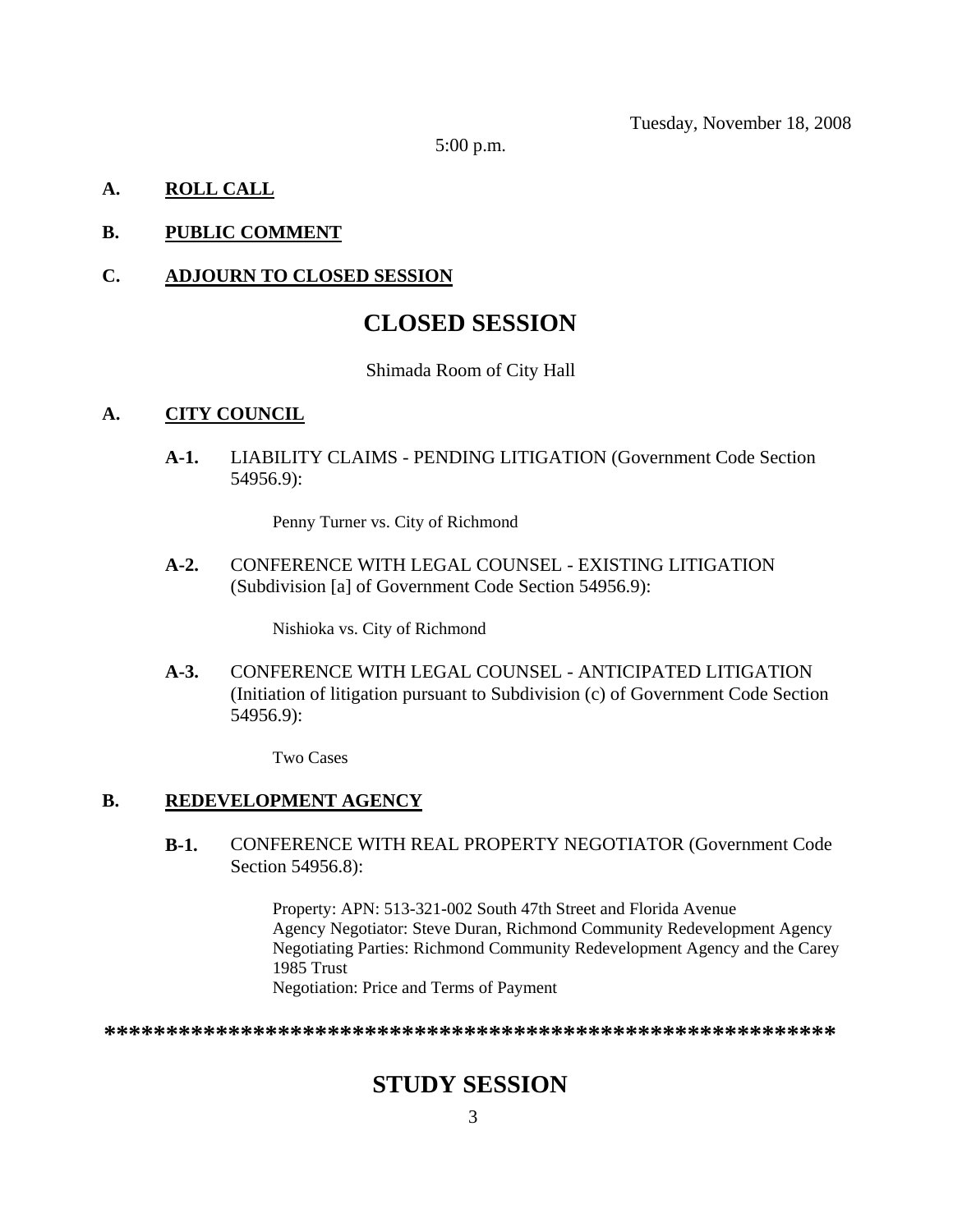Tuesday, November 18, 2008

#### 6:00 p.m.

# **A. RECEIVE AN OVERVIEW OF THE HONDA PORT OF ENTRY PROJECT INCLUDING OPERATIONS, LOGISTICS, ENVIRONMENTAL ISSUES, FINANCING OF CAPITAL IMPROVEMENTS, LOCAL EMPLOYMENT IMPACTS, AND FINANCIAL IMPACTS - PORT (JIM MATZORKIS 215-4600).**

**\*\*\*\*\*\*\*\*\*\*\*\*\*\*\*\*\*\*\*\*\*\*\*\*\*\*\*\*\*\*\*\*\*\*\*\*\*\*\*\*\*\*\*\*\*\*\*\*\*\*\*\*\*\*\*\*\*\*\***

# **SPECIAL MEETING RICHMOND COMMUNITY REDEVELOPMENT AGENCY**

6:45 p.m.

### **A. ROLL CALL**

#### **B. STATEMENT OF CONFLICT OF INTEREST**

#### **C. OPEN FORUM FOR PUBLIC COMMENT**

#### **D. CONSENT CALENDAR**

- **D-1.** ADOPT a resolution authorizing the transfer of Agency funds to the Planning Department in an amount not to exceed \$99,000 for costs associated with the preparation of the environmental review documents for Marina Bay Parkway Grade Separation Project - Richmond Community Redevelopment Agency (Steve Duran/Alan Wolken 307-8140).
- **D-2.** ADOPT a resolution authorizing the execution of a Highway-Railroad Crossing Safety Account (HRCSA) Project Baseline Agreement and a Funding Agreement with the California Department of Transportation for funding of the Marina Bay Parkway Grade Separation - Richmond Community Redevelopment Agency (Steve Duran/Alan Wolken 307-8140).
- **D-3.** APPROVE the minutes of the Regular Meeting held on October 28, 2008 City Clerk's Office (Diane Holmes 620-6513).

# **E. ADJOURNMENT**

# **CITY COUNCIL**

7:00 p.m.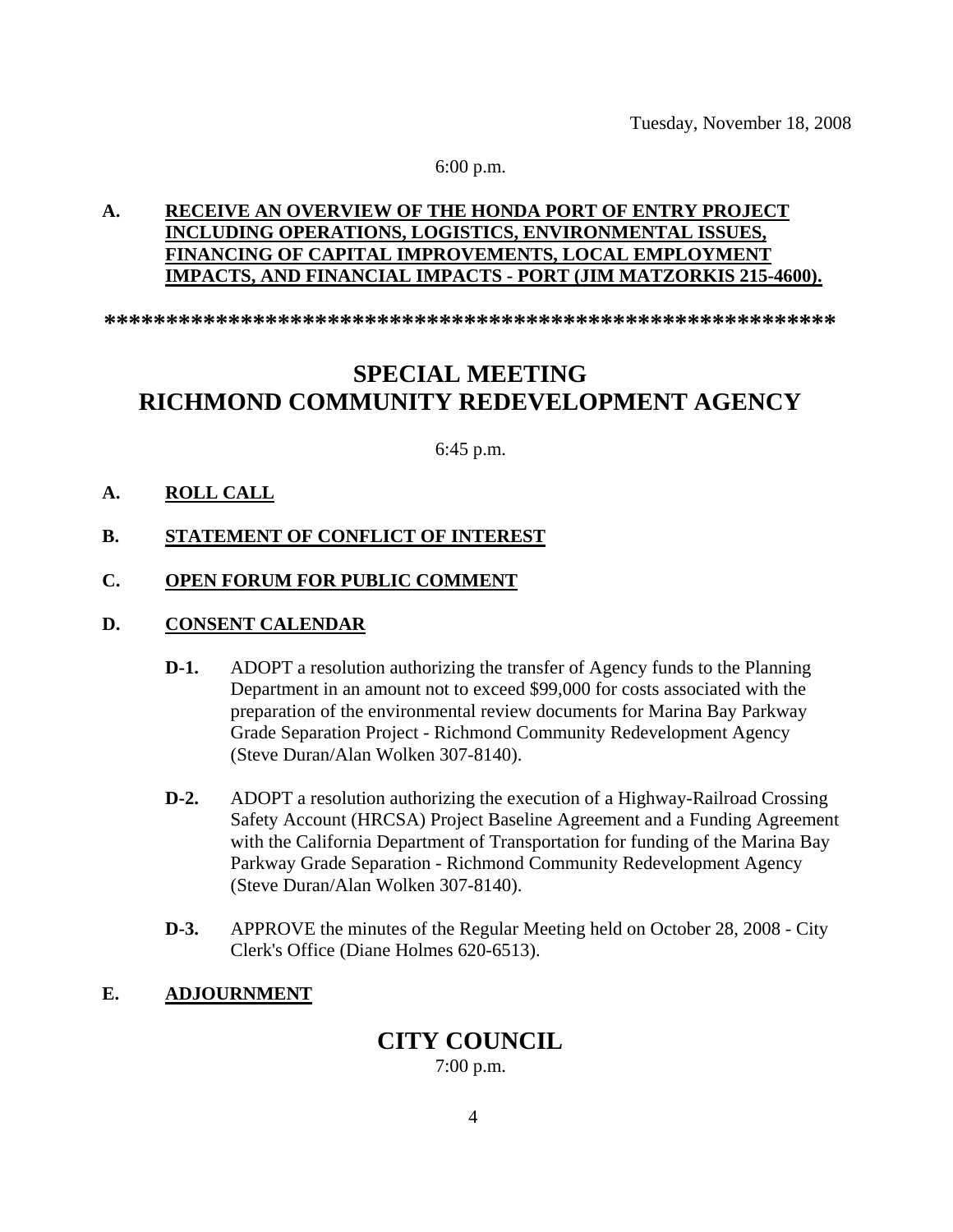#### **A. ROLL CALL**

#### **B. STATEMENT OF CONFLICT OF INTEREST**

**C. AGENDA REVIEW**

#### **D. PRESENTATIONS, PROCLAMATIONS, AND COMMENDATIONS**

#### **E. REPORT FROM THE CITY ATTORNEY OF FINAL DECISIONS MADE AND NON-CONFIDENTIAL DISCUSSIONS HELD DURING CLOSED SESSION**

#### **F. CONSENT CALENDAR**

- **F-1.** ADOPT a resolution authorizing staff to apply for \$100,000 in State of California Transportation Development Act (TDA) Article 3 Funds through Contra Costa County for the purpose of developing a citywide Master Bicycle Plan - Planning and Building Services Department (Richard Mitchell 620-6706).
- **F-2.** APPROVE the installation of three speed-control undulations on Hartnett Avenue and two on Chanslor Avenue near Fifth Street, using existing approved contract funds - Engineering Services (Rich Davidsion 307-8105).
- **F-3.** APPROVE contract amendment #1 with Willdan Financial Services (formerly MuniFinancial), increasing the payment limit by \$6,500 to a new total limit of \$12,772 and extending the term of the contract to December 31, 2009, for assessment engineering services associated with preparation of the 2009-10 Engineer's Report for the Hilltop Landscape Maintenance Assessment District - Public Works (Yader A. Bermudez 231-3009).
- **F-4.** APPROVE a second amendment to the contract with Vallier Design Associates, Inc. for work on the Nicholl Park Master Plan, amending the scope of services, increasing the payment limit by \$10,000 to a new total limit of \$59,000, and extending the term of the contract to June 30, 2009 - Public Works (Yader A. Bermudez 231-3009).
- **F-5.** ADOPT an ordinance (second reading) amending Subsection 9.22.090 (3)(B) of the Richmond Municipal Code that specifies public nuisances relating to maintenance of property - Councilmember Rogers/City Attorney's Office (867- 5725/620-6509).
- **F-6.** ADOPT an ordinance (second reading) amending Richmond Municipal Code Chapter 6.38 to provide enhanced enforcement power over unmaintained vacant property - Mayor McLaughlin/Councilmember Butt/City Attorney's Office (620-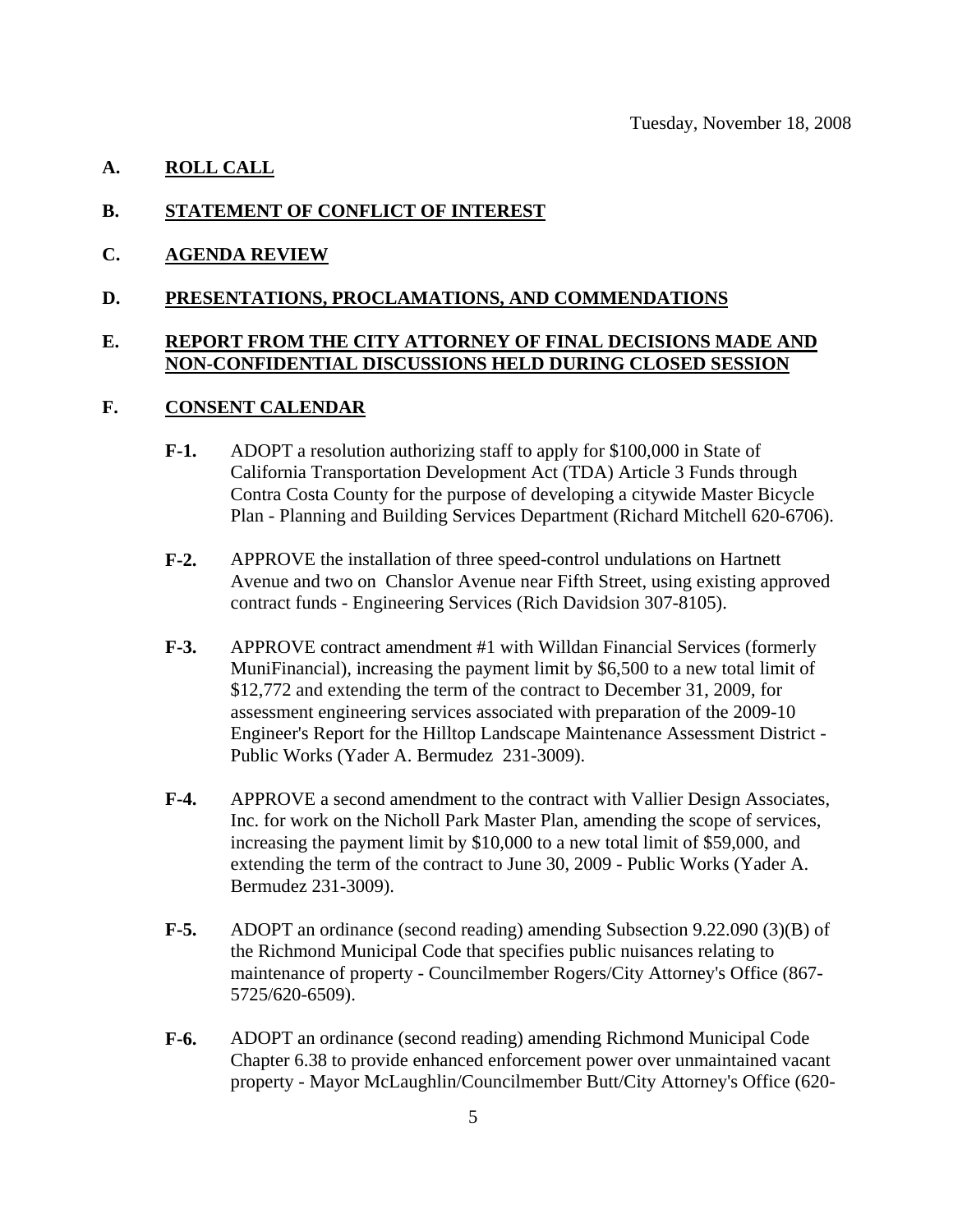6503/236-7435/720-6509).

- **F-7.** APPROVE a contract with Gary Doupnik Manufacturing for delivery and installation of an ADA-compliant modular classroom and restroom trailer at the Fire Training Center in an amount not to exceed \$90,000 - Fire Department (Chief Michael Banks 307-8041).
- **F-8.** APPROVE a contract in the amount of \$175,000 with the law firm of Shute, Mihaly and Weinberger LLP for representation of the City of Richmond in the action entitled Communities for a Better Environment vs. City of Richmond - City Attorney's Office (Randy Riddle 620-6509).
- **F-9.** ADOPT a resolution to approve the request for an extension of unspent encumbered funds for the Dornan Drive Tunnel Repair and Rehabilitation project (Federal-Aid Project No. IBRL02-5137(029)) and the Filbert and Kelsey Streets Improvement project (Federal-Aid Project No. STPLER-5137(026)) and AUTHORIZE the City Engineer to sign the Cooperative Work Agreement Extension Request on behalf of the City Council - Engineering Services (Rich Davidsion, 621-1825).
- **F-10.** ADOPT a resolution approving a 3% annual cost-of-living increase, in addition to the 2% minimum cost-of-living increase, for the recipients of the General Pension Fund, for a total annual cost-of-living increase of 5% for these recipients - Finance Department (James Goins 620-6740).
- **F-11.** APPROVE the following appointments: Youth Baseball Advisory Commission: Pamila Henderson, term expires 11/16/11 (completing the unexpired term of Antoinette Lawrence); Housing Advisory Commission: Arnie Kasendorf, term expires 11/1/10 - Mayor's Office (Mayor McLaughlin 620-6503).
- **F-12.** APPROVE the minutes of the meetings held on October 21 and 28, 2008 City Clerk's Office (Diane Holmes 620-6513).

#### **G. PUBLIC HEARINGS**

**G-1.** Conduct a public hearing on an appeal by Fred Arm from the Design Review Board's approval of the certification of an Environmental Impact Report (EIR)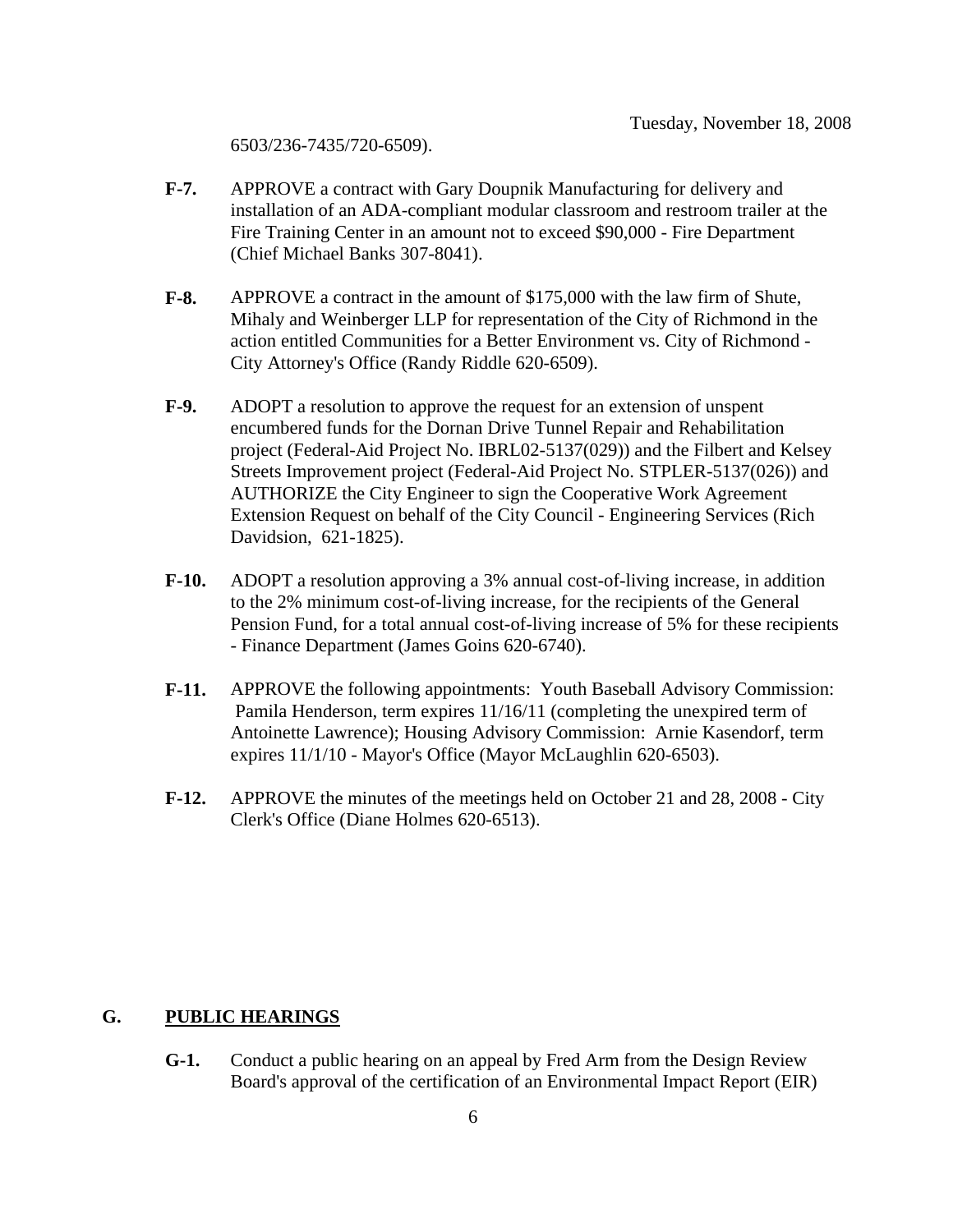Tuesday, November 18, 2008 and Design Review Permit for the Honda Port of Entry Project at Point Potrero and AFFIRM, MODIFY, or DENY the certification of the EIR with Statement of Overriding Consideration and accompanying Mitigation Monitoring Reporting Program and AFFIRM, MODIFY, or DENY the Design Review Permit, subject to conditions - Planning and Building Services Department (Richard Mitchell 620-6706).

#### **CITY COUNCIL RECESS**

# **SPECIAL JOINT MEETING OF THE SURPLUS PROPERTY AUTHORITY/CITY COUNCIL**

#### **A. ROLL CALL**

#### **B. STATEMENT OF CONFLICT OF INTEREST**

### **C. RESOLUTIONS**

**C-1.** ADOPT a resolution approving the following documents relating to the Port of Richmond's Honda Port of Entry Project: (1) second amended and Restated Lease Agreement, (2) Marine Terminal Operating Agreement, and (3) Minimum Annual Guaranty Agreement - Port (Jim Matzorkis 215-4600).

#### **D. ADJOURNMENT**

#### **CITY COUNCIL RECONVENE**

#### **H. OPEN FORUM FOR PUBLIC COMMENT**

- **I. AGREEMENTS**
- **J. RESOLUTIONS**

### **K. ORDINANCES**

**K-1.** INTRODUCE an ordinance amending and restating Ordinance No. 1-99 N.S., creating a special fund and authorizing the City to pledge and assign net